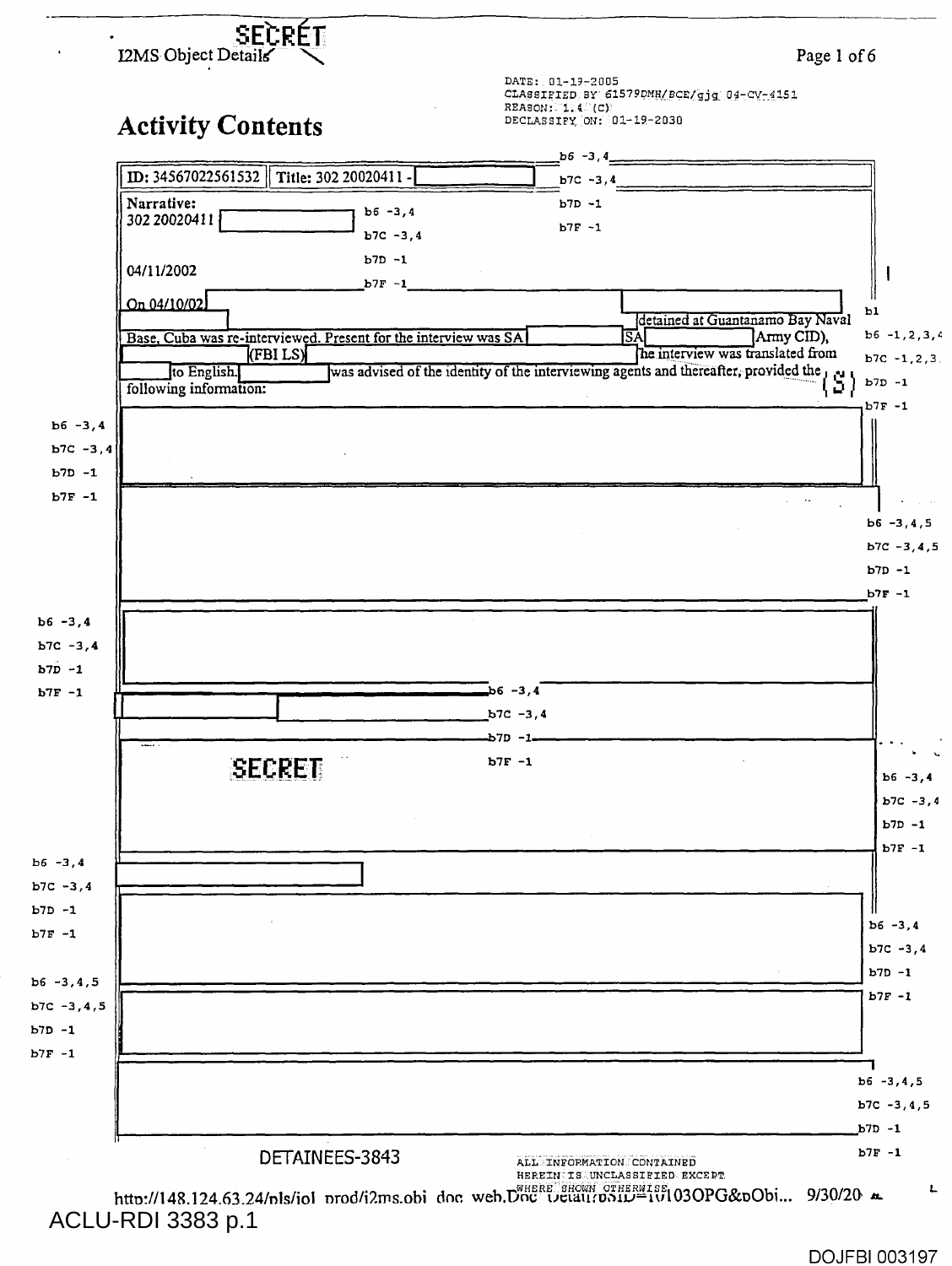

**1,4tr%•/ /1 AQ 11A 41 1,11...1.../;n1 rn-nri rno rsIs; rirtre Ivrea. n tsp.** nor.n;19.,Q 1nl **n2rtn-12,,-,r1 ; onnrmw.**  ACLU-RDI 3383 p.2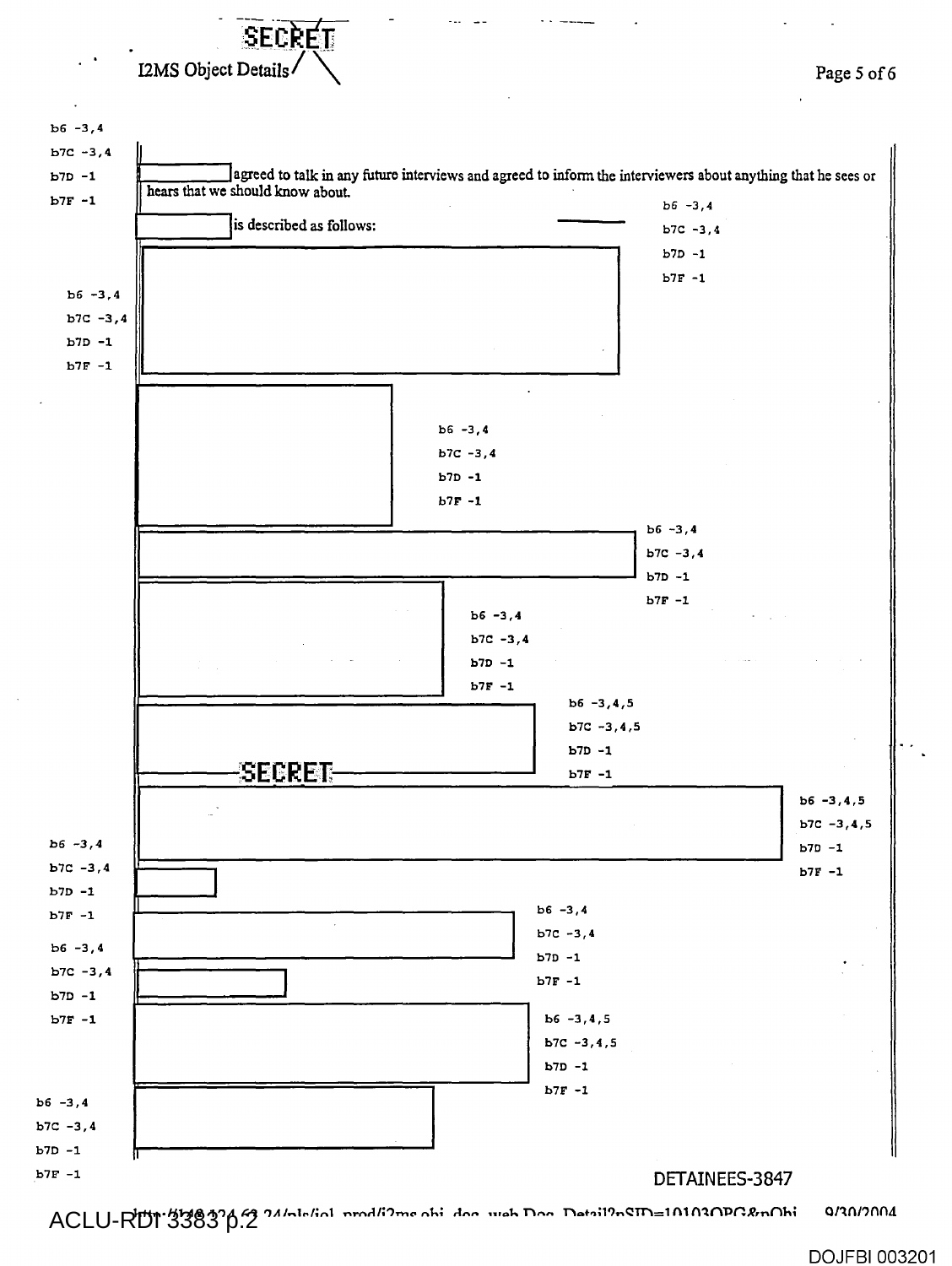## **:SECRET-**

## I2MS Object Details **Page 4 of 6**

| $b6 - 3, 4$            |                                                                                                                                                                                                                               |                              |
|------------------------|-------------------------------------------------------------------------------------------------------------------------------------------------------------------------------------------------------------------------------|------------------------------|
| $b7C - 3, 4$           |                                                                                                                                                                                                                               |                              |
| $b7D - 1$              | noted that the U.S. came to help the Saudis against Iraq and there is an agreement between the U.S. and<br>Saudi Arabia that if Saudi Arabia wants the U.S. to leave than the U.S. would leave since the problem is resolved. |                              |
| $b7F - 1$              |                                                                                                                                                                                                                               |                              |
|                        |                                                                                                                                                                                                                               | $b6 - 3.4$                   |
|                        |                                                                                                                                                                                                                               | lb7c -з,4                    |
|                        |                                                                                                                                                                                                                               | 1– מלמ                       |
| $b6 - 3, 4$            |                                                                                                                                                                                                                               | b7F -1                       |
| $b7C - 3.4$            |                                                                                                                                                                                                                               |                              |
| $b7D - 1$              |                                                                                                                                                                                                                               | $b6 - 3, 4$                  |
| $b7F - 1$              |                                                                                                                                                                                                                               | $b7C - 3, 4$                 |
|                        |                                                                                                                                                                                                                               | b7D -1                       |
| $b6 - 3, 4$            |                                                                                                                                                                                                                               | $b7F - 1$                    |
| $b7C - 3, 4$           |                                                                                                                                                                                                                               |                              |
| $b7D - 1$              |                                                                                                                                                                                                                               |                              |
| $b7F - 1$              |                                                                                                                                                                                                                               | $b6 - 3, 4, 5$               |
|                        |                                                                                                                                                                                                                               | $b7C - 3, 4, 5$              |
|                        |                                                                                                                                                                                                                               | 1- מל                        |
| $b6 - 3, 4$            |                                                                                                                                                                                                                               | $b7F - 1$                    |
| $b7C - 3, 4$           |                                                                                                                                                                                                                               |                              |
| $b7D - 1$<br>$b7F - 1$ |                                                                                                                                                                                                                               | $ b6 - 3, 4$<br>$b7C - 3, 4$ |
|                        |                                                                                                                                                                                                                               | $b7D - 1$                    |
| $b6 - 3, 4$            |                                                                                                                                                                                                                               | $b7F - 1$                    |
| $b7C - 3, 4$           | He and the<br>others were then transferred to the American prison in Qandahar, where he stayed another two weeks. Then he and the                                                                                             |                              |
| $b7D - 1$              | others were transferred to Camp X-Ray (GTMO).                                                                                                                                                                                 |                              |
| $b7F - 1$              | advised that he has recognized detainees here at Camp X-Ray (GTMO) that he saw in                                                                                                                                             | $b6 - 3, 4$                  |
|                        | Qandahar prisons and could recognize their photograph.                                                                                                                                                                        | $b7C - 3, 4$                 |
| $b6 - 3, 4$            |                                                                                                                                                                                                                               | $b7D - 1$                    |
| $b7C - 3, 4$           | stated that he has recognized detainees here at Camp X-Ray (GTMO) that he knows are Taliban that he saw b7F -1<br>Qandahar prisons and could recognize their photograph                                                       |                              |
|                        |                                                                                                                                                                                                                               |                              |
| $b7F - 1$              | advised that he has not heard of any future attacks on the U.S. and does not know anyone who has                                                                                                                              |                              |
|                        | knowledge or was involved in past attacks on the U.S. to include the U.S. Embassy bombines in Africa and the bombine,<br>of the USS Cole in Yemen.                                                                            | $b6 - 3,4$                   |
|                        |                                                                                                                                                                                                                               | $ b7C - 3, 4$                |
|                        |                                                                                                                                                                                                                               | b7D -1                       |
|                        | stated that the conversations in Camp X-Ray (GTMO) consist of talking about family and "small talk"                                                                                                                           | $b7F - 1$                    |
| $b7C - 3, 4$           | general conversation. No detainee is telling the others detainees not to talk to the investigators or telling them what to say.                                                                                               |                              |
|                        | He noted that some unknown detainees are not talking in retaliation to an incident where a guard kicked the Koran.                                                                                                            | $b6 - 3, 4$                  |
|                        | noted that no detainee is planning to attack the guards at Camp X-Ray (GTMO) or planning to escape from<br>Camp X-Ray (GTMO).                                                                                                 | $b7C - 3,4$                  |
|                        |                                                                                                                                                                                                                               | $b7D - 1$                    |
|                        | explained that if he was released from Camp X-Ray (GTMO), he would go back to                                                                                                                                                 | $b7F - 1$                    |
| $b7C - 3, 4$           | live with his family. Although he was proud that he went to fight Jihad, he would not do it again not even in<br>would not be approve.                                                                                        |                              |
|                        | DETAINEES-3846                                                                                                                                                                                                                |                              |
|                        | SECRET                                                                                                                                                                                                                        |                              |

ACLUI RHI<sup>48</sup>3383.24/nls/iol prod/i2ms.obi doc web Doc Detail?nem=1010300c emOh: 0/20/2004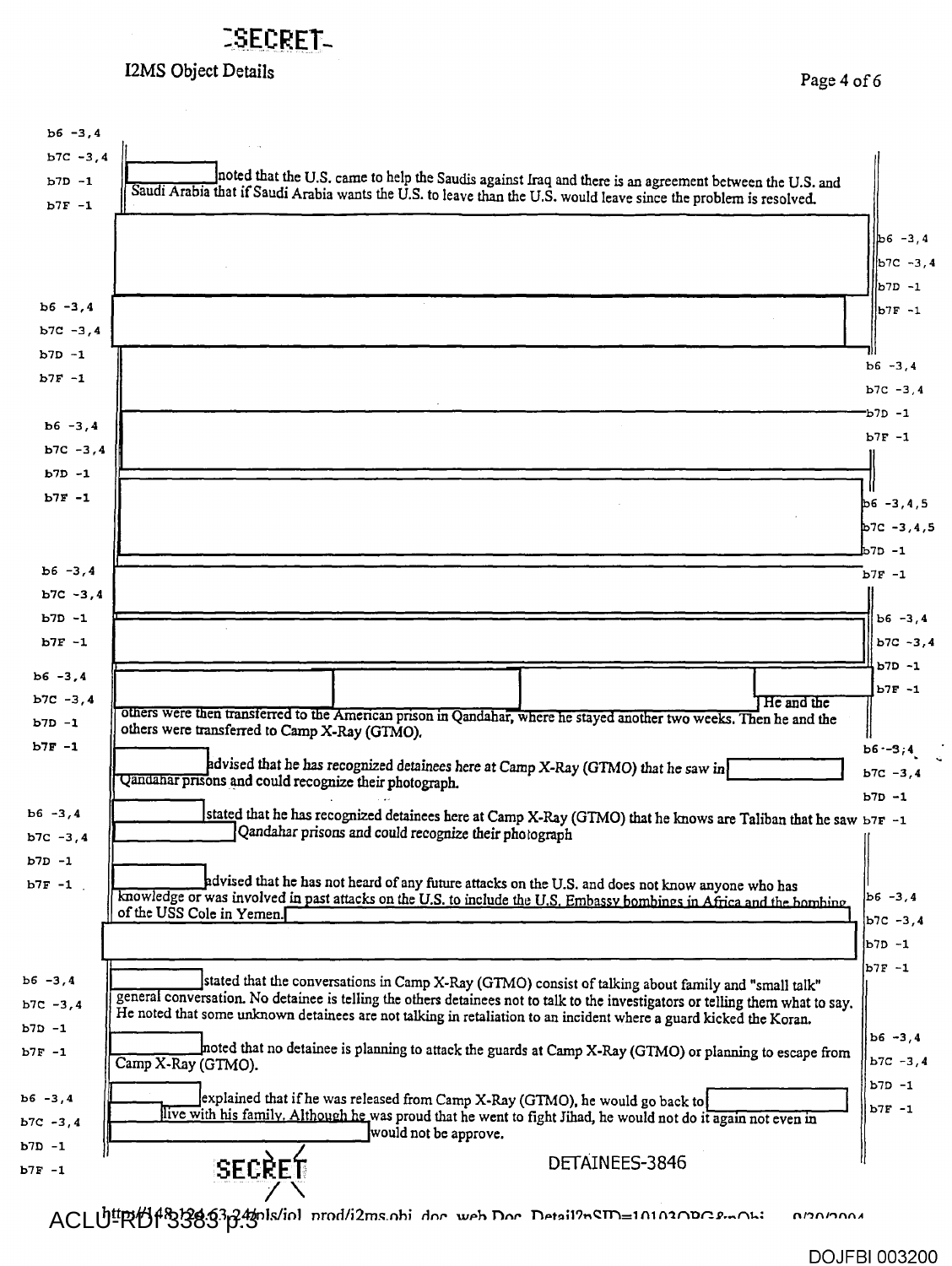I2MS Object Details **Page 3 of 6** 

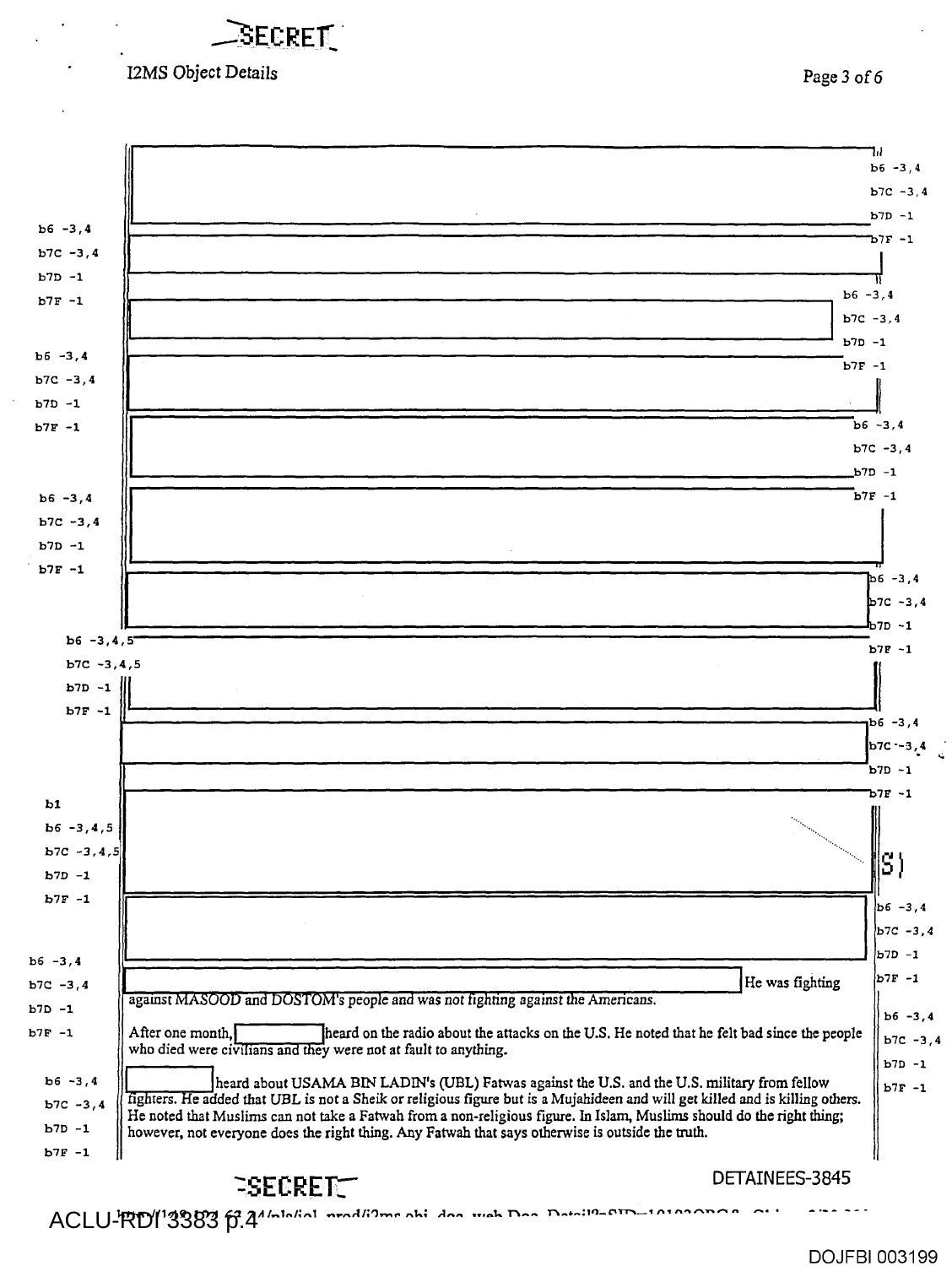**SECRET**  I2MS Object Details Page 2 of 6